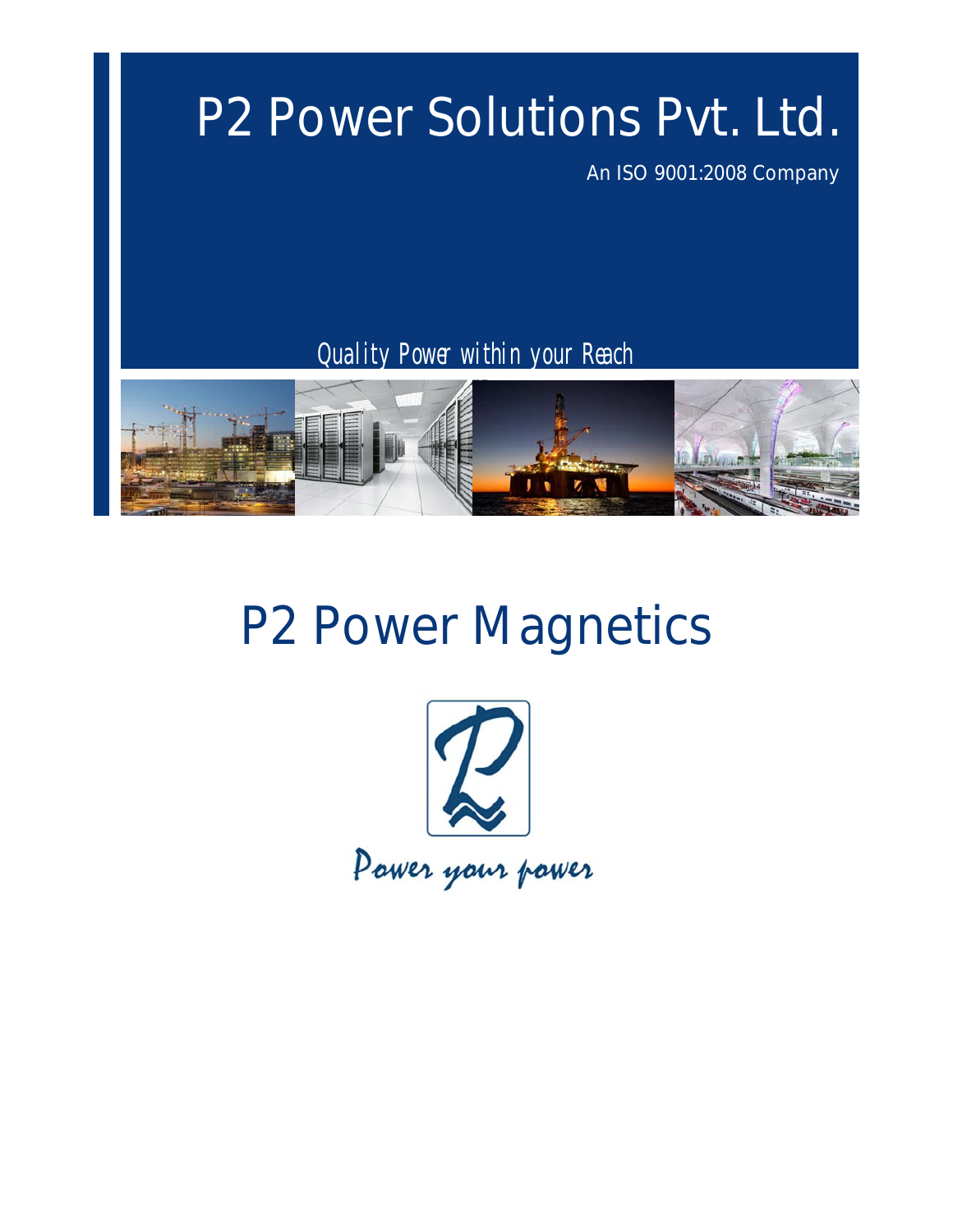

P2 Power Solutions works to deliver Innovative Engineering solutions with specific focus on energy efficiency and power quality enhancement.

## P2 Power Solutions Pvt. Ltd.

P2 Power Solutions Pvt. Ltd. provides EMC and power quality solutions, to improve the quality of electricity and the availability of electrical supplies. P2 Power Solutions enable the widespread use of energyefficient technologies like motor drives, eliminating their 'side-effects' and therefore contribute to a sustainable use of available resources.

P2 Power offers EMC/EMI filters and chokes for a wide range of industrial applications, enabling cost effective standard and customized solutions to improve the immunity and safety of electrical and electronic equipment and also meet the international compliance standards.

Promoted by IITians; we are associated with IIT Kharagpur, one of the top technical institutes in the world, through TIETS (Technology Incubation and Entrepreneurship Training Society) for all technical support and R&D. We are also associated with the Department of Science and Technology, Government of India. Our advisory board consists of eminent members with over 50 years experience in the electrical industry.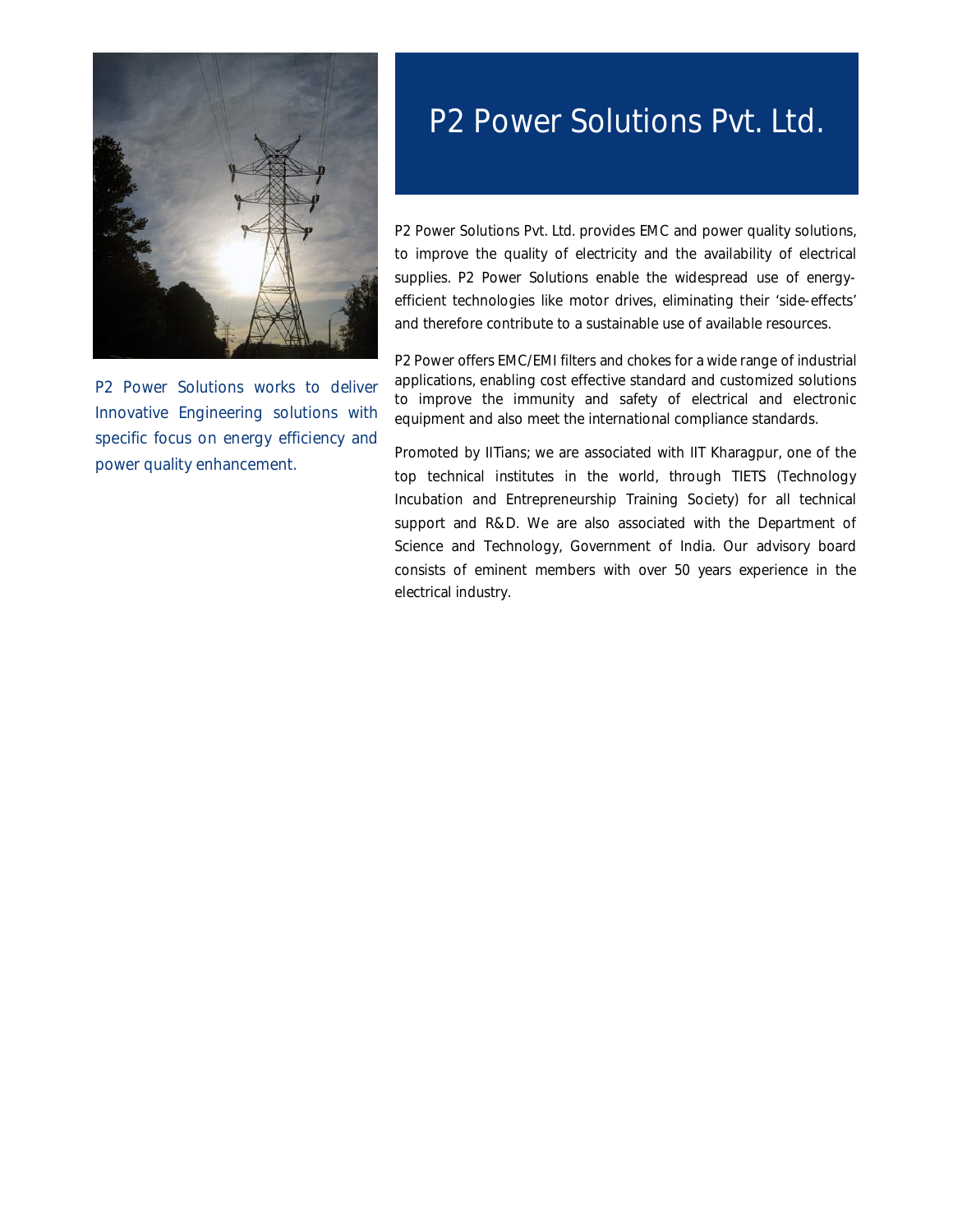## Introduction to Magnetics

P2 Power solutions is Original Design Manufacturers for a wide range of Power Quality solutions. Some of our products are:

- **Active Harmonic Filters**
- **Tuned Harmonic Filters**
- **L** Detuned APFCs
- **E** Detuned RTPFCs
- **↓** Servo Stabilizers

## Power Quality

- ÷ Detuned reactors
- ÷ Shunt Reactors
- **Harmonic Filters**
- $\frac{1}{\sqrt{2}}$  Isolation Transformers

## Automation

- ÷. Line reactors
- **↓** Output Chokes for VFDs
- $\frac{1}{2}$ Sinusoidal filters

## Custom magnetics

- Low Voltage Custom Transformers
- $\blacksquare$  Medium Voltage custom transformers
- $\downarrow$  Custom Reactors and Filters

When it comes to magnetics, everything from the core, the conductors, the insulation levels to strict quality control matters when it comes to ensuring the intended performance. Because of our long experience in dealing with Power Quality problems across a wide range of industries, we understand the need of high quality solutions.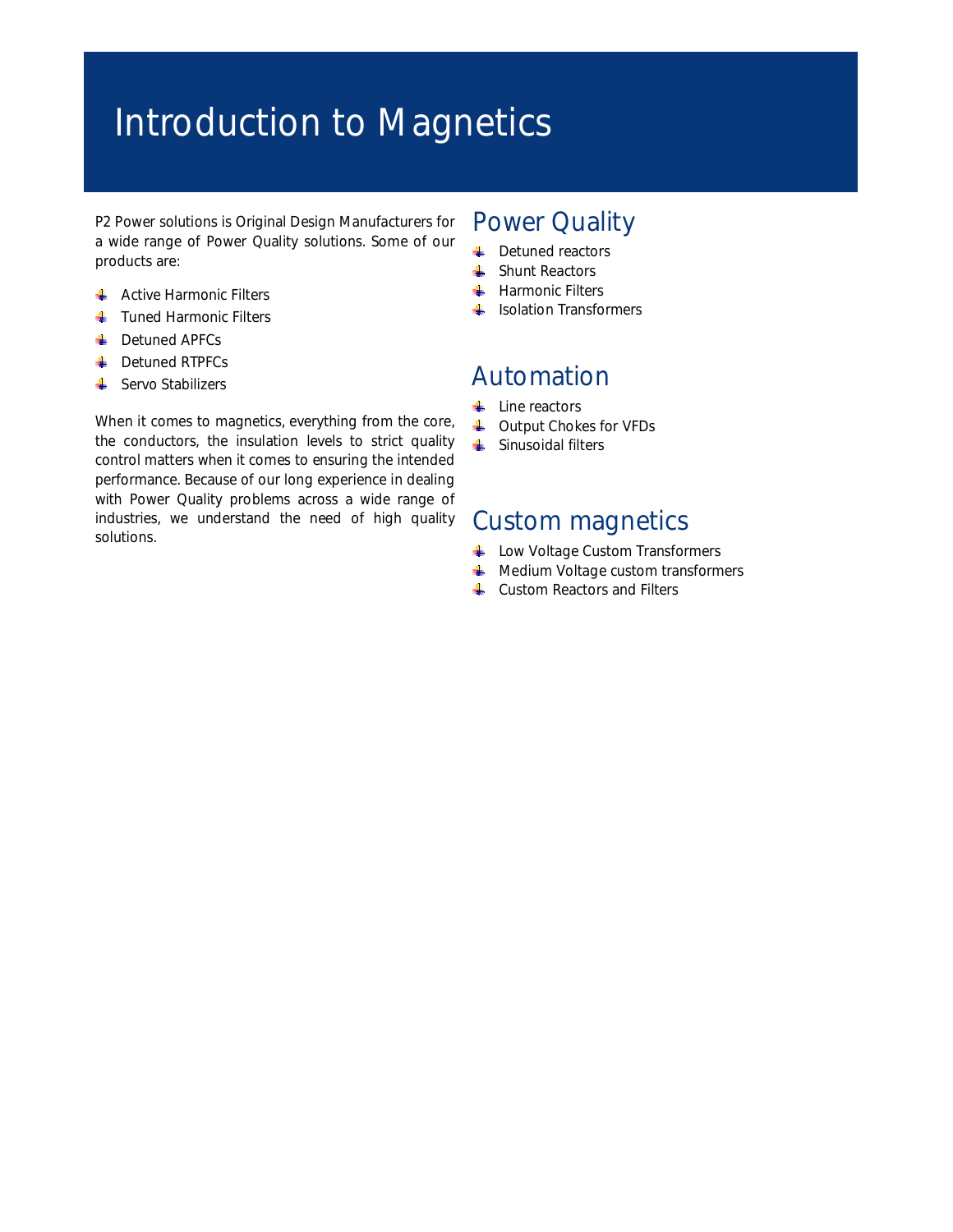# Power Quality Applications

## Detuned Filter Reactors

Any device with nonlinear operating characteristics introduces current harmonics in the power system. Whenever power factor capacitors are installed in a harmonic rich environment, there will always be a frequency at which the capacitors form a resonating circuit with the overall network inductance. If this condition occurs then large harmonic currents can circulate between the supply network and power factor correction panel. Detuned filter reactors protect the power factor correction systems by suppressing the harmonics and reducing the risk of harmonic resonance. With the use of detuned filter reactors, the currents flowing through the capacitors are reduced by creating impedance in addition to capacitor impedance at harmonic frequencies (such as 250 Hz for 5th harmonic and 350 Hz for 7th harmonic).

#### Features

- $\uparrow$  Air gap design that minimizes the enclosure grounding resistance
- $\frac{1}{2}$  Vacuum impregnated varnish method that improves efficiency by reducing heat losses, provides protection against humidity, and enables quiet operation
- $\frac{1}{\sqrt{2}}$  Iron core with high magnetic permeability
- $\frac{1}{2}$  Thermal protection switch in the middle coil against overloading and overheating
- ← CE mark and compatibility with EN 61000-2-2 and EN 61558 2-20

#### **Benefits**

- $\triangleq$  Capacitor heat is reduced because currents flowing at the harmonic currents entering the capacitors will reduce.
- **Eliminates overloading risk due to resonance.**
- $\triangleq$  Capacitor life improves because overheating and isolation failure risks are reduced.
- $\frac{1}{\sqrt{2}}$  High current transients occurring during the switching of capacitor groups are prevented.
- Since harmonics will decrease throughout the establishment, it helps sensitive devices such as computers, medical systems and PLC to be protected against deforming effects caused by harmonics.

## Shunt Reactors

A shunt reactor is an absorber of reactive power, thus increasing the energy efficiency of the system. These reactors are high quality devices which are designed to meet the inductive load demands. Shunt reactors are designed to compensate the capacitive power used by long underground power lines, UPS, computers, electronic ballast, and energy saving lamps.

Shunt reactors are designed in European standards to have long operating lives and endure difficult operating conditions. These devices which are designed to provide inductive load requirements have the CE mark.

#### Features

- $\triangleq$  Single or three-phase, highly conductive design with air gap
- $\pm$  High quality copper or aluminum windings (copper coated terminal on aluminum windings)
- $\leftarrow$  Custom designs to meet customer specifications
- $\uparrow$  F isolation class insulation material on the windings resistant to 155 C
- $\ddot{\bullet}$  Thermal protection against overload
- $\ddot{\bullet}$  Vacuum impregnated varnish method that improves efficiency by reducing heat losses, provides protection against humidity, and enables quiet operation CE mark and compatibility with EN 61558 2-20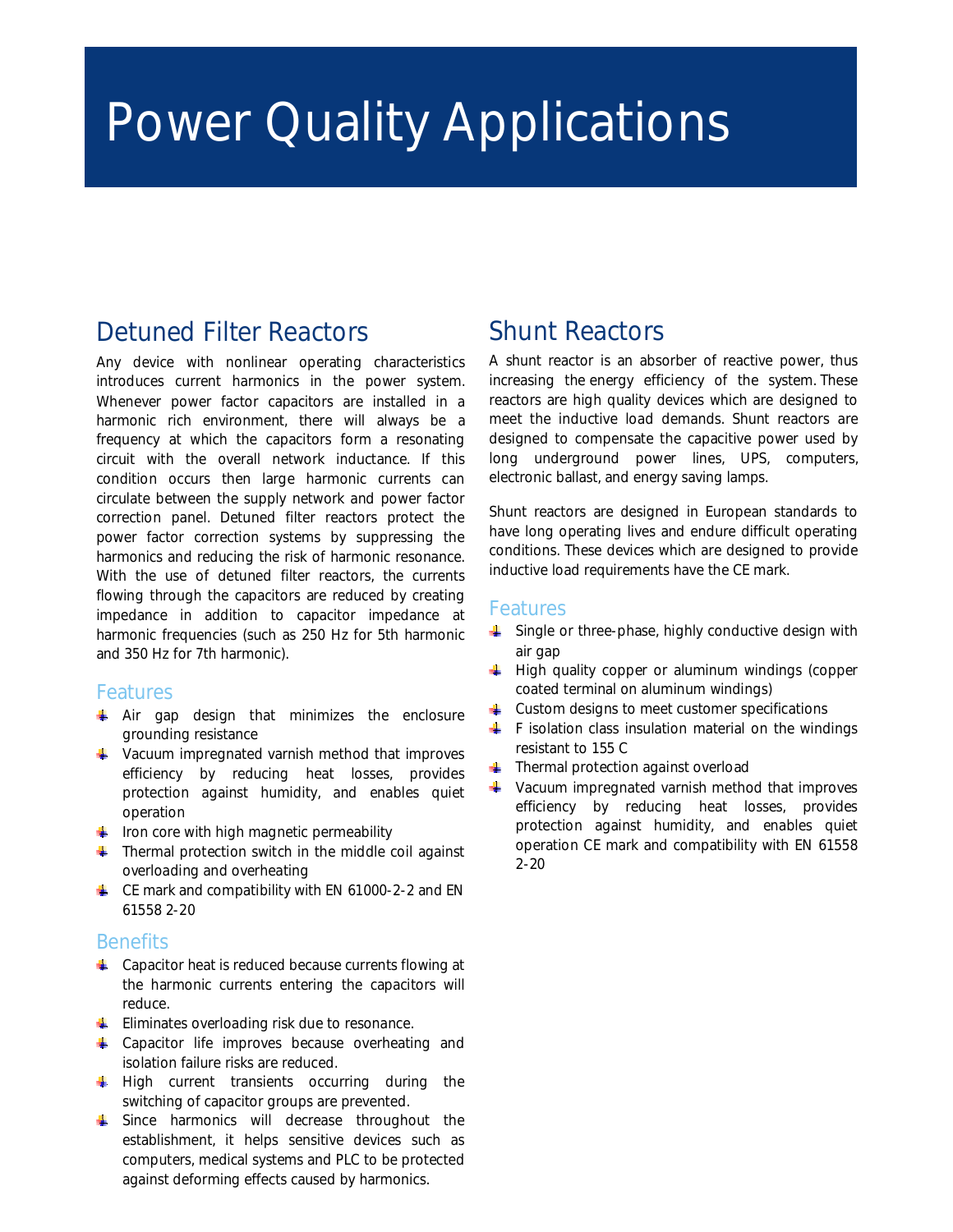## Tuned Harmonic Filters

Harmonic Distortion has become a major concern for facility managers, users of automation equipment and specifying engineers alike. High harmonics not only increase energy wastage, but also reduce equipment life, electrical system reliability, system efficiency and overall productivity. Harmonics may result in Transformer and Distribution equipment overheating, spurious breaker tripping and sensitive equipment failure etc.

The power network can tolerate only a limited level of harmonics and other electrical disturbances.

### **Benefits**

- $\ddot{\phantom{1}}$  Higher power factor, improved voltage stability and lower network losses.
- $\ddot{\bullet}$  Filtering of Harmonics in the system within acceptable limits.
- $\ddot{\bullet}$  Lowering the risk of resonance and amplification of electrical disturbances.
- $\frac{1}{\sqrt{2}}$  Eliminates the risk of nuisance tripping
- $\frac{1}{\sqrt{2}}$  Increasing drive uptime

### Typical Applications

- **Variable Frequency Drives**
- $\leftarrow$  Electronic Welders
- $\overline{\phantom{a}}$  Battery Chargers
- $\leftarrow$  Fans and Pumps
- $\ddot{\phantom{1}}$  Induction Heating Equipment
- **Elevator Drives**
- $\ddot{+}$  HVAC Systems
- $\leftarrow$  Oil and Gas Industries
- $\blacksquare$  Hospitals

## Isolation Transformers

Isolation transformers ensure the safe operation on the secondary side by isolating them from the primary voltage. Isolation transformers are a traditional solution for providing high isolation in electronic circuitry. Even with the increased use of efficient, switched-mode power supplies (SMPS), isolation transformers can improve the overall isolation of an electronic design without severe penalties in added size, weight, and cost. Isolation transformers enable a variety of electronic systems to meet safety requirements. Such systems include medical diagnostic equipment, computer systems, and telecommunications equipment.

Input output voltages of isolating transformers are fixed (230 or 400V). The electrical connection is done via terminal blocks, cross sections adequately selected for maximum currents. They are generally used at places requiring galvanic isolation and to obtain a star point in networks without star points. All isolation transformers have CE mark and are compatible with EN standards.

### Features

- $\leftarrow$  Compatible with TS.EN 61558-2-2
- $\frac{1}{2}$  Iron core with high magnetic permeability
- $\ddot{\phantom{a}}$  High quality copper winding
- Vacuum impregnated varnish method that improves efficiency by reducing heat losses, provides protection against humidity, and enables quiet operation.
- Preserving its nominal output value up to 50°C ambient temperature
- $\frac{1}{2}$  Welding of sheet metal with air gap that minimizes the trunk enclosure resistance
- $\leftarrow$  Class 1 transformer
- $\frac{1}{2}$  Minimum primary-secondary isolation voltage values: 4400 VAC for 400V transformers, 3600 VAC for 230V transformers
- $\bigstar$  Reducing instant current fluctuations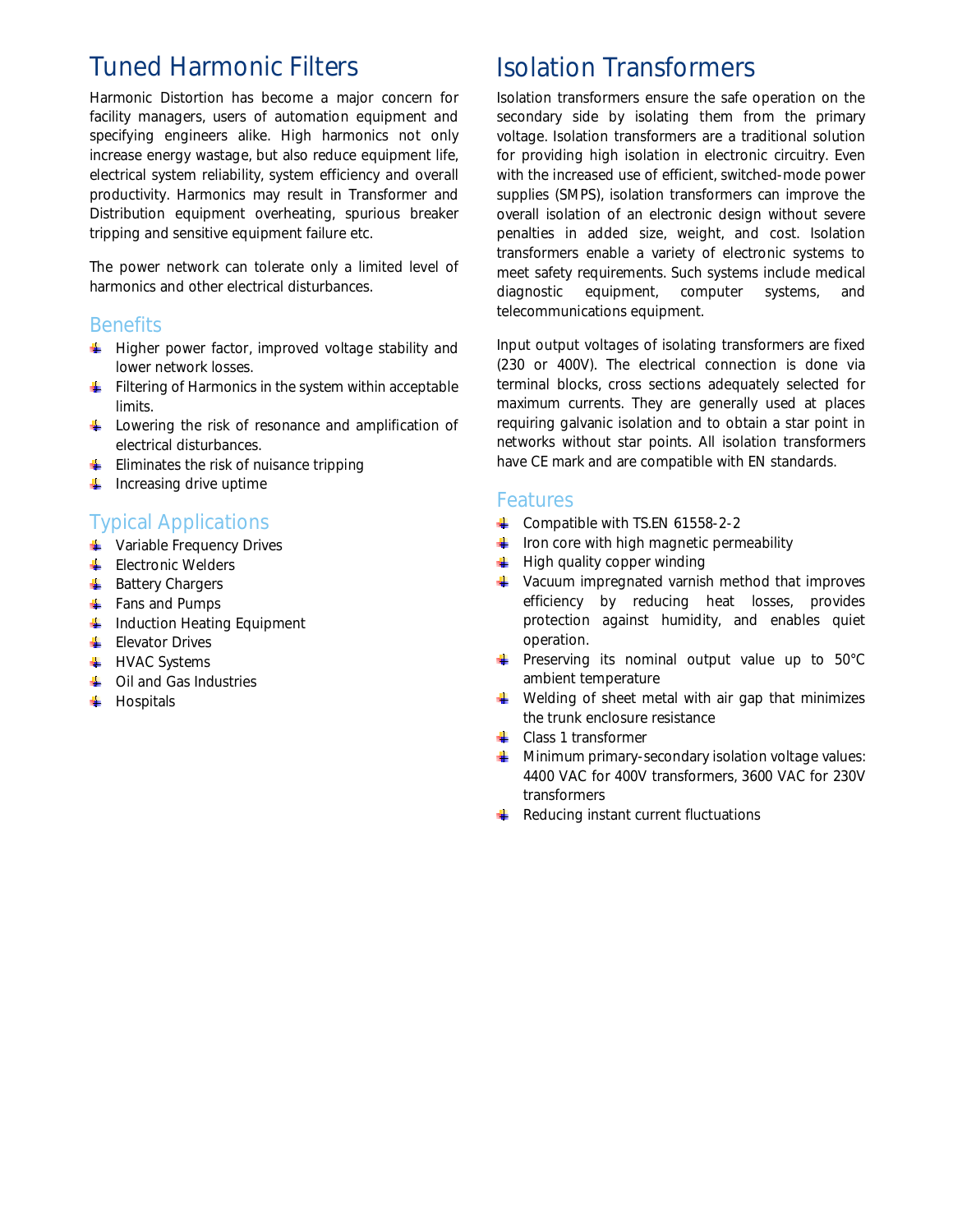# Automation Applications

## Line Reactors

The term line reactor is fairly loosely applied to any inductive component that is used in a power line application. However, these components can be used for several purposes, not limited to the power input of a product or system. Line reactors are a formidable components in power system. These components are used in motor drives and other applications.

### **Benefits**

- $\ddot{\bullet}$  Improved reliability, since power supply transients are less likely to damage the semiconductors and reduced peak currents will increase the lifetime of components
- $\frac{1}{2}$  Reduced downtimes, since utility overvoltage surges are less likely to cause nuisance trips
- $\triangleq$  Other users of the supply are pacified, since harmonic and commutation notch pollution is controlled
- $\frac{1}{\sqrt{2}}$  Mitigation of harmonic heating resulting reduced line losses, leading to lower operating costs

A reactor in the power supply input will do two things: protect the load electronics from power disturbances and protect the power supply from the disturbances created by the load.

### Typical Applications

- Variable frequency drives
- **Power supplies (SMPS, UPS converters)**
- $\ddot{\bullet}$  Lighting control systems
- $\leftarrow$  Rectifiers
- **Welding Equipment**
- $\blacksquare$  Electric arc furnaces
- $\frac{1}{2}$  Spark emission machines and so on.

## Output Chokes for VFDs

Reactors can be used in power drive system: as line reactor and at the drive output to the motor (dv/dt reactor). dV/dt Filters are designed to protect AC motors from the destructive effects of peak voltages facilitated by long cable runs between the inverter and motor. Depending on the switching time of the power semiconductor used in the inverter and the size of the motor, cable lengths as short as eight feet can result in peak motor voltages that exceed the rating of the motor's insulation system. The longer the cable, the greater the problem. These reactors increase inductivity and assist signal smoothening.

It protects the motor coil insulation from premature ageing and destruction and increases significantly the service life of electric motors.

### **Benefits**

- **Efficient reduction of high output voltage dv/dt from** IGBT motor drives.
- $\frac{1}{2}$  High reliability and secured production up time for mission critical applications.
- $\overline{\phantom{a}}$  Reduced converter pulse load.
- Less interference propagation towards neighboring equipment of lines.
- **Vacuum impregnation for reduced humming noise** and high durability.
- $\triangleq$  Reduction of drive output voltage dv/dt
- $\frac{1}{\sqrt{2}}$  Reduction of motor temperature
- $\frac{1}{2}$  Increase of motor service life
- $\triangleq$  Compact and economic open frame design
- **↓** Standard catalog reactors up to 1100 A
- $\downarrow$  UL rated materials used

### Typical Applications

- $\frac{1}{2}$  Servo drives
- $\leftarrow$  Close loop vector drives
- $\uparrow$  Motor drive applications with short motor cables
- $\frac{1}{2}$  Machinery comprising servo or torque motors
- $\textcolor{red}{\blacksquare}$  Robots
- $\leftarrow$  Pick and place machines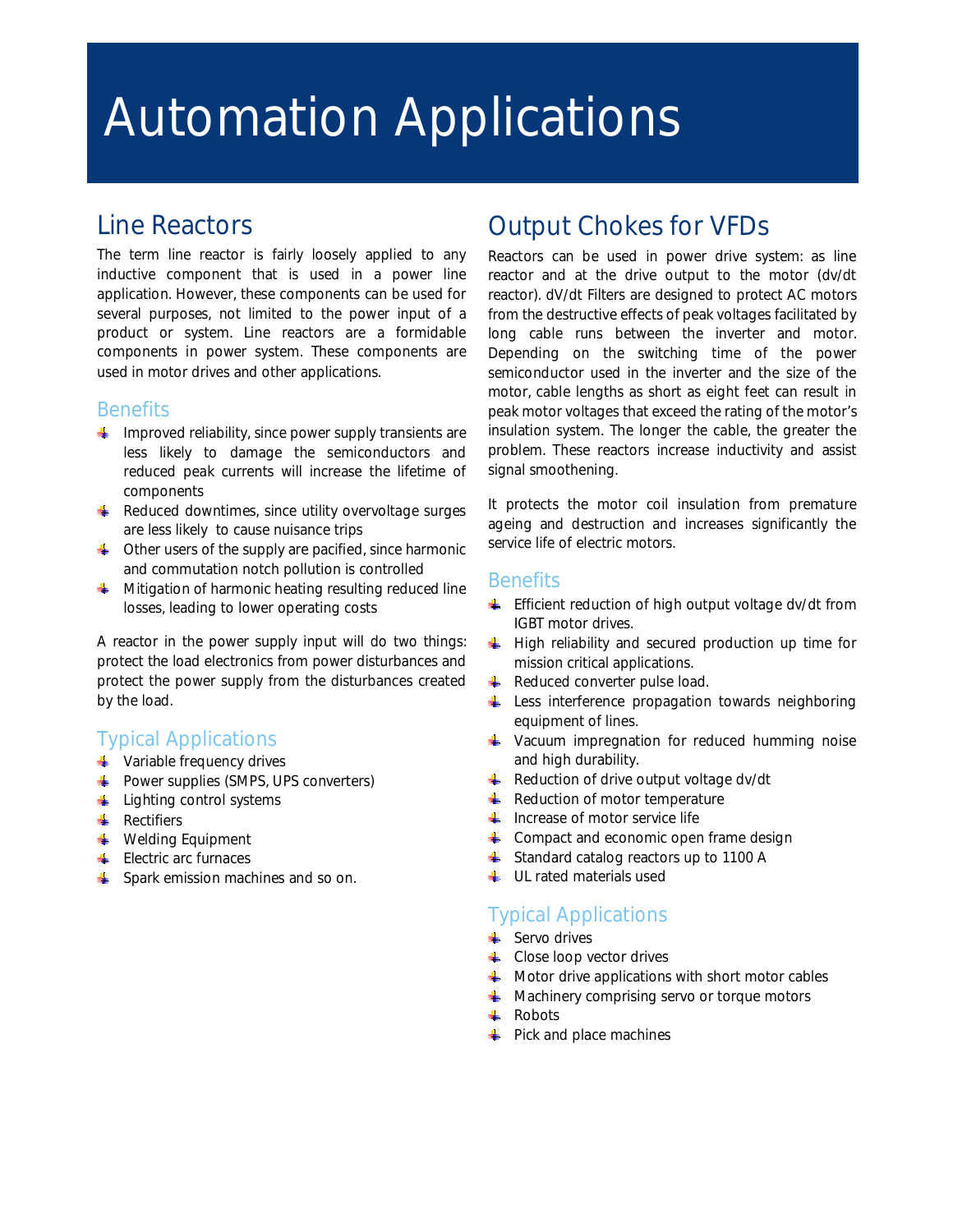## Sinusoidal Filters

Sine Wave Filters are designed to provide a smooth Sine Wave output voltage with low residual ripple, when driven with Variable Frequency Drives or other types of PWM inverters. For Variable Frequency Drive (VFD) applications, Sine Wave Filters eliminate the problem of motor/cable insulation failures, heating, and audible noise. Sine Wave Filters also reduce electromagnetic interference (EMI) by eliminating the high dV/dt associated with inverter output waveforms. As a result, insulation stress and losses in AC motors are reduced and motor lifetime is prolonged.

### **Benefits**

- **↓** Smoothing of PWM drive output voltages
- $\ddot{\phantom{1}}$  Production up-time for mission critical applications
- $\ddot{\phantom{1}}$  Increased service life of expensive high speed motors
- $\leftarrow$  Elimination of motor bearing damages
- $\leftarrow$  Reduction of audible motor noise
- $\blacksquare$  Improvement in system reliability
- $\leftarrow$  Efficient motor protection
- $\downarrow$  Improvement in EMC environment

### Typical Applications

- $\leftarrow$  HVAC Applications
- $\triangleq$  Conveyors, compressors, elevators
- $\blacksquare$  Motor drive with long motor cable
- $\leftarrow$  Motor drive with multiple motors in parallel
- $\bigcup$  Retrofit installations with motor drives
- $\triangleq$  Step up transformers applications for LV drive control of MV Motors
- **4** Motor drive applications with unshielded motor cables

## Custom Magnetics

### Low Voltage Custom Transformers

- $\overline{\phantom{a}}$  Auto Transformers
- $\downarrow$  1-phase transformers up to 500kVA
- $\triangleq$  3-phase transformers up to 1500kVA
- $\ddot{\phantom{1}}$  Transformer Reactor combinations up to 1000kVA

### Medium Voltage Custom Transformers

- **↓** Distribution transformers
- $\leftarrow$  Rectifier-duty transformers
- ₩. Wayside traction power
- ۰. Re-winding service

### Custom Reactors and Filters

- $\triangleq$  Special reactors for PV inverters
- $\triangleq$  Special dv/dt filters for wind turbines
- $\downarrow$  Special LCL filters
- $\downarrow$  Custom engineered as per specifications